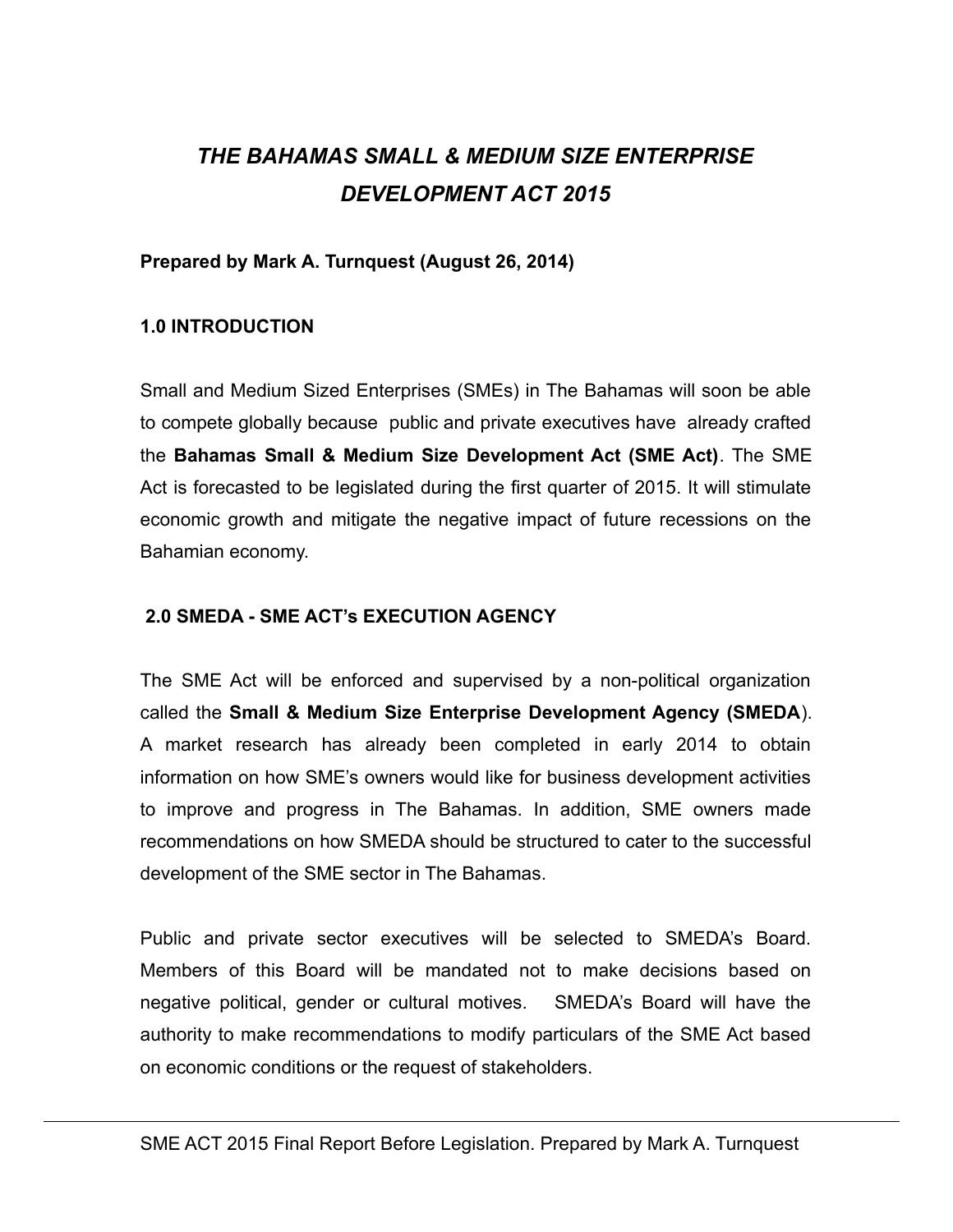Presently, a strategic plan is being developed on how SMEDA would be properly structured so that it can operate in an effective and efficient manner.

#### **3.0 THE MISSION OF THE SME ACT**

The SME Act, from a domestic perspective, **should provide the foundation on how to improve the economic conditions of the Bahamas**. The SME Act, from an international perspective, **should attract foreign investors** who want to partner with local entrepreneurs in fields like E-commerce, manufacturing, agriculture and information technology. These industries are tremendously underserved and underdeveloped. These types of investments would **diversify the Bahamian economy**, which, to its peril, relies too heavily on Tourism and Financial Services sectors.

 The SME Act will revitalize the **entrepreneurial spirit** in all islands of The Bahamas. The SME Act, in its core will **outline policies and initiatives that would assist in the development of S SMEs- a major driving force of our nation**.

The SME Act **will increase the national economic value of** SMEs in The Bahamas. In addition, its purpose is to **synchronize and unify** the efforts of the *Government, financial lending institutions, NGOs, SMEs and other stakeholders* as it relates to small business development in The Bahamas. Most importantly, the SME Act will identify how local and international investors and entrepreneurs can qualify for incentive and stimulus programs when it comes to financing and developing innovative products and services.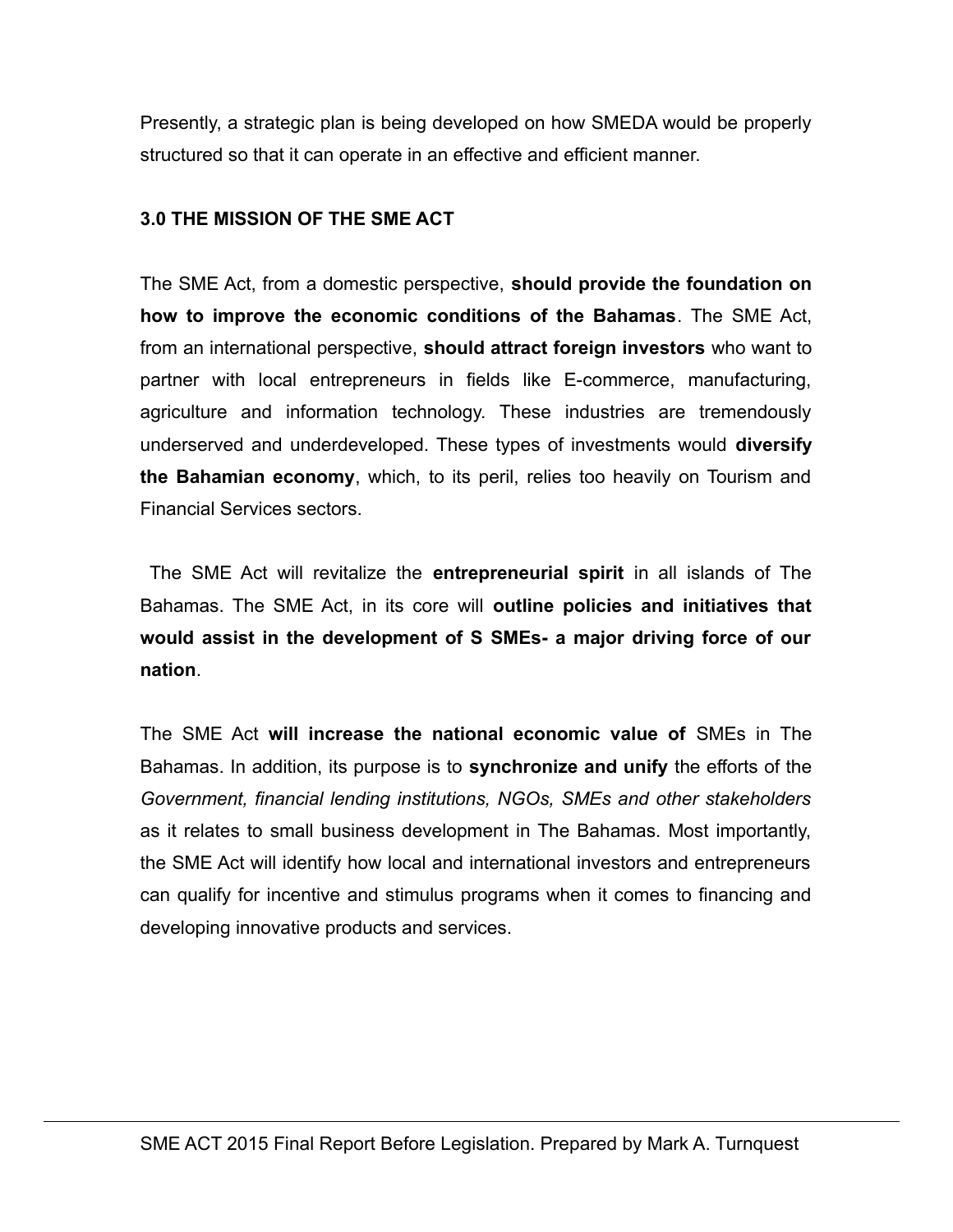#### **4.0 THE IMPORTANCE OF THE SME ACT**

The major reason why there is not an explicit master plan for SME development in The Bahamas is because of the absence of a SME Act to drive national strategies.

#### **Six (6) important reasons why a SME Act was crafted:**

- **I. The SME Act will encourage Bahamians to become entrepreneurs** because it will outline excellent incentives /concessions that will be rewarded for:
	- **The development of new innovative products /services**
	- The hiring of a specific amount of Bahamians
	- increasing government revenues due to a significant amount of payments made for National Insurance, custom duties, property taxes, license fees etc
- **II. The SME Act will increase foreign direct investments (FDI)** because international investors, who are entrepreneurial, will partner with local Bahamians to develop innovative products and services in underserved and undeveloped industries;
- **III. The SME Act will keep many existing businesses open during a recession** because it will provide incentives / concessions to businesses that employ a moderate amount of staff, are up to date **with NIB and custom duties, Value Added Tax (VAT), business License fees and contributing to making The Bahamas more competitive globally;**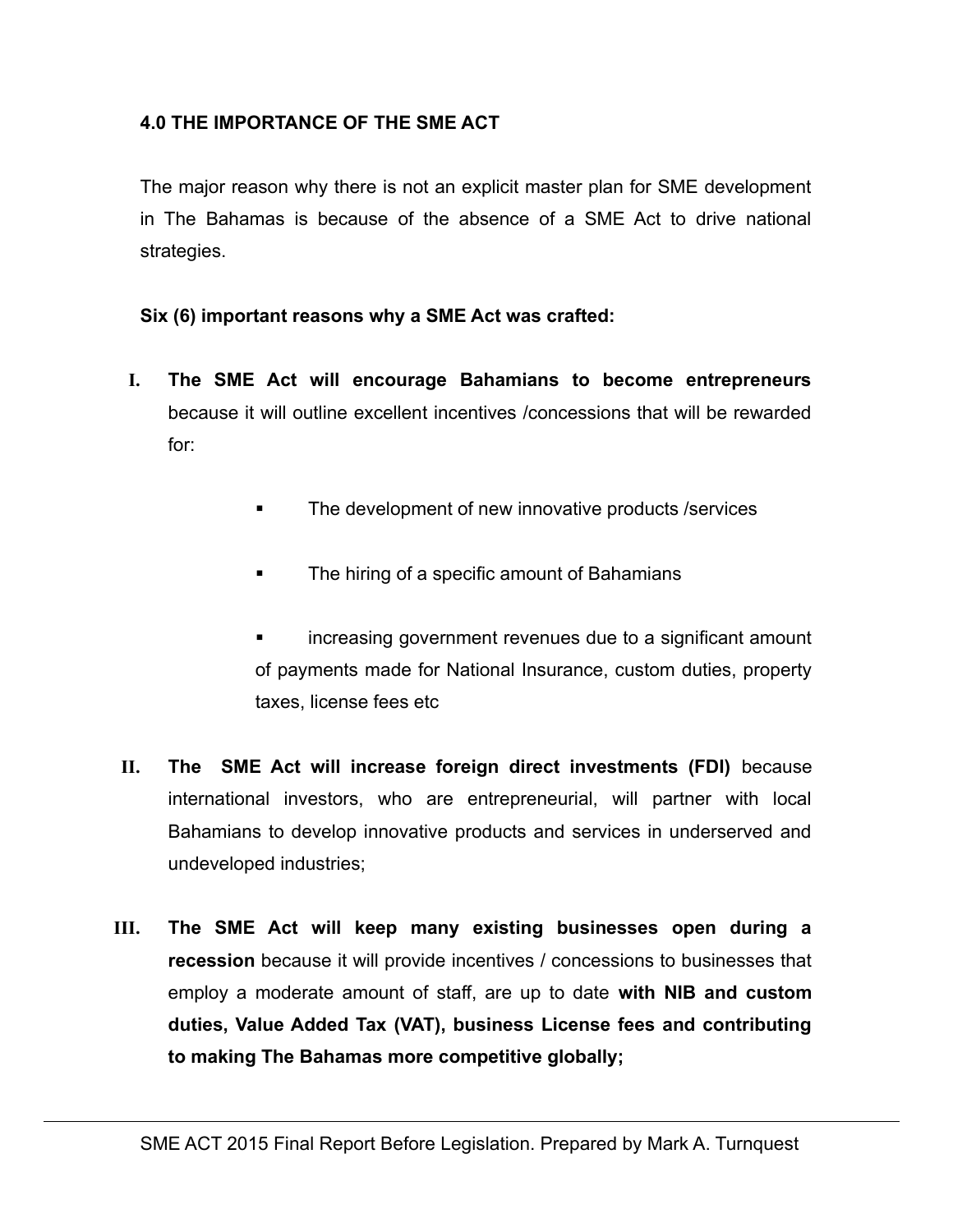- **IV. The SME Act will encourage Family Island Development** by providing incentives / concessions to Bahamians who want to open small complimentary businesses (tour operators, movie theaters, agriculture, Laundromats etc.) on a family island that will increase the employment rate, improve the infrastructure of the island, encourage Bahamians to reside there permanently and entice more domestic and foreign tourists to visit the island;
- **V. The SME Act will increase The Bahamas Gross Domestic Product (GDP)** because it will eventually reduce the importation of foreign products and services, increase compensation to employees, increase business profits, increase government income and increase interest payments to Bahamians; and
- **VI. The SME Act will reduce the national debt and deficit because** it will decrease Government spending, particularly on hiring civil servants, and increase Government licenses, fees and taxes because more businesses will be operating in The Bahamas.

#### **5.0 THE IMPACT OF THE SME ACT ON STAKEHOLDERS**

The SME Act will impact the decision making process of the following organizations: *Government, SMEs (new entrepreneurs, existing business owners) financial lending institutions, NGOs, professional / trade associations* in the following manner:

#### **5.1 GOVERNMENT:**

• Incentive programs will be developed to encourage the creation of innovative products or services that will tremendously improve economic development;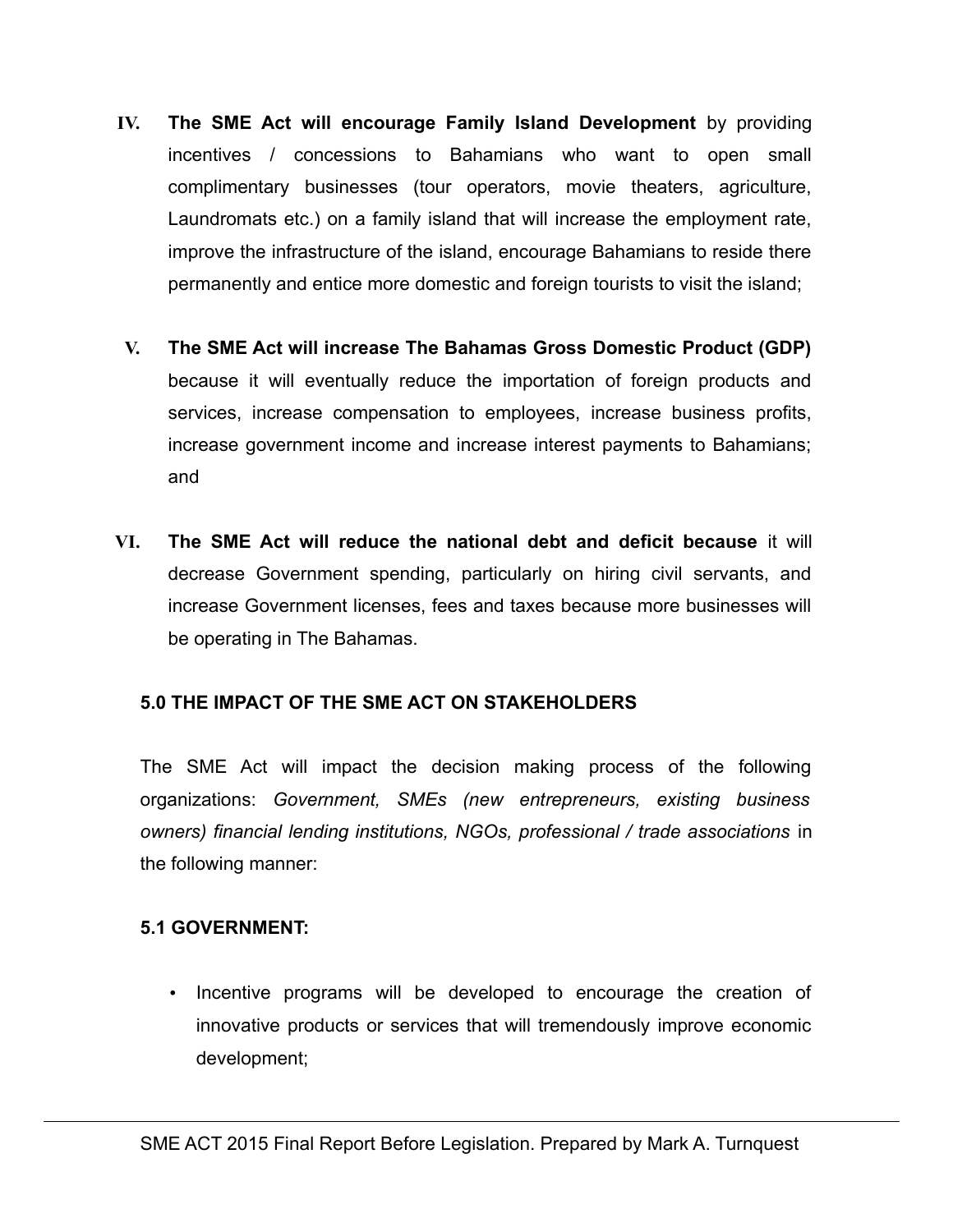- Business recovery programs will not focus on unemployment hand-outs, but will assist businesses owners in maintaining current employment levels;
- The Bahamas Development Bank, The Bahamas Agriculture and Industrial Corporation and The Bahamas Entrepreneurial Venture Fund would harmonize policies and procedures; and align operational structures to become more effective and efficient when catering to SMEs. All government agencies and department that cater to businesses will work in synergy with SMEDA; and
- Acquiring a business license will be less tedious because all of the relevant regulatory bodies would be under one roof.

## **5.2 SMEs (NEW ENTREPRENEURS):**

- New entrepreneurs that create innovative products or services will have easy access to financial funding, technical training and business support services.
- Favorable technical and business management support will be given to entrepreneurial ventures that develop innovative products, delivery systems, operational structures and marketing strategies in film making, agro-processing, fashion design, e-commerce, information technology, Junkanoo, agriculture, art, e-learning, multi-media production, manufacturing, education, horticulture, software development, fly fishing, art and authentically Bahamian handicraft.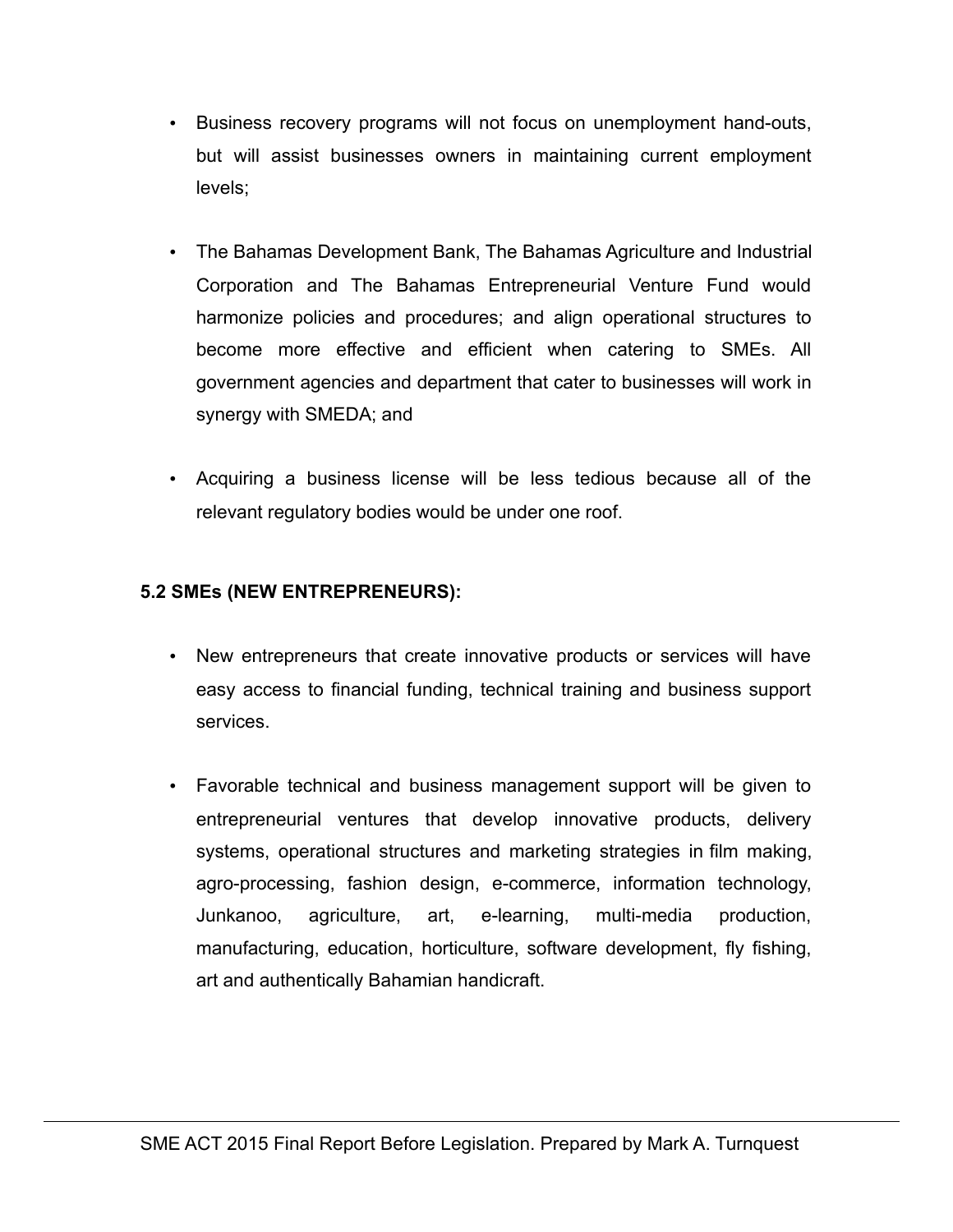#### **5.3 SMEs (EXISTING BUSINESSES):**

- **SMEs that operate in a socially responsible manner** (e.g. up-to date in NIB, custom duty payments, VAT etc.) will have it less arduous to access financial funding and stimulus packages during economic downturns.
- Medical, health and wellness, sports tourism, e-commerce, Information and Communication Technology (ICT), apiculture (bees agriculture), green energy production, innovative manufacturing and agriculture (coconuts etc.) markets will be effectively and efficiently exploited in order to successfully grow and diversify the economy.
- **The government and its partners (public–partnership relationship)** will focus on revitalizing the cultural tourism, agriculture, fishing, fish farming and manufacturing industries. I addition, the hemp, sisal, sponging and forestry industries will be successfully revitalized.

## **5.4 FINANCIAL LENDING INSTITUTIONS:**

- **Commercial Banks, Credit Unions, and Government financial funding programs** will focus on providing adequate capital to variable SMEs in introductory, growth and maturity stages of the business life cycle; and
- All financial lending institutions will engage in collaborate activities to develop various funding packages that address all financial requirements of viable SMEs.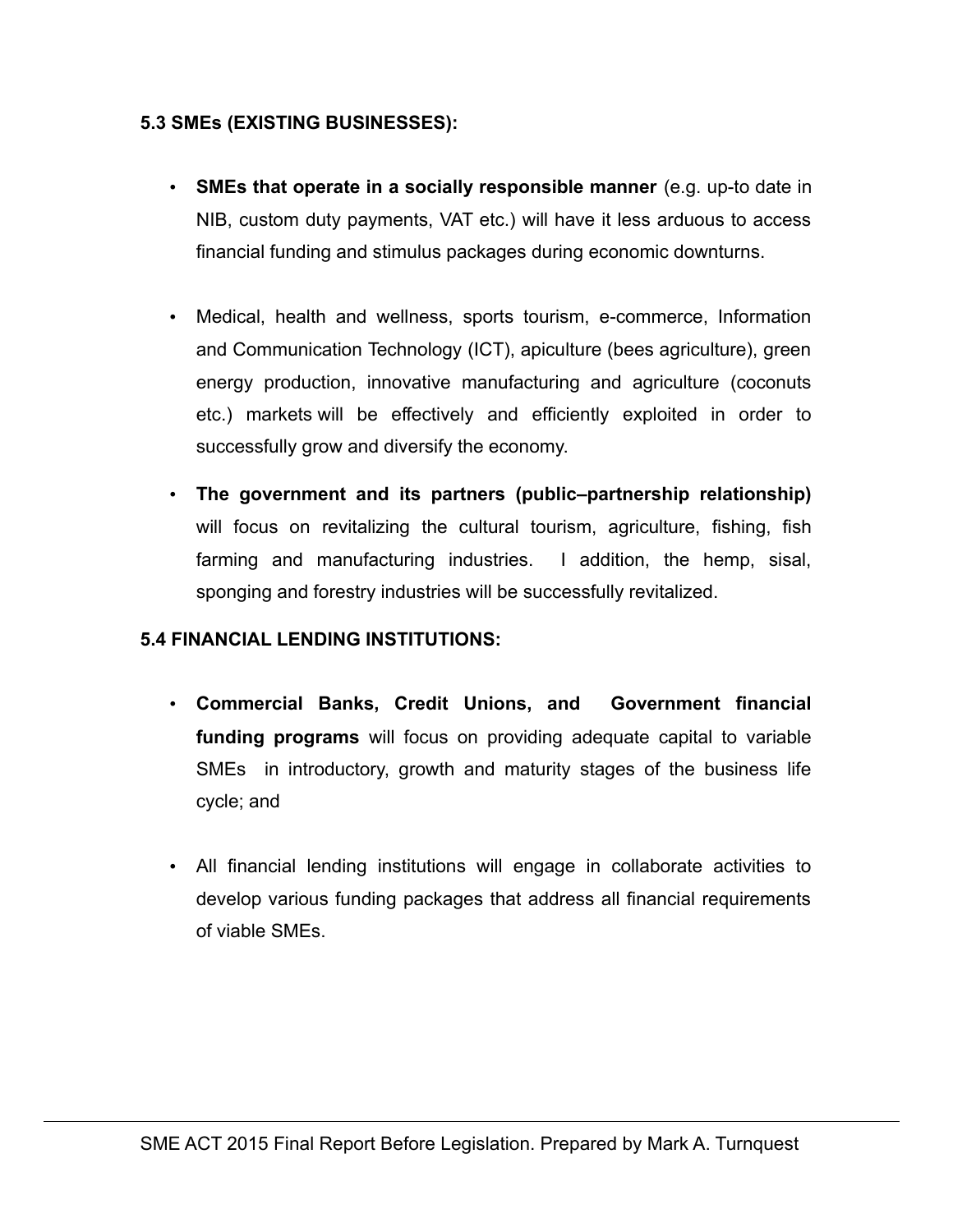## **5.5 NGOs (TRADE ASSOCIATIONS / OTHER):**

• The Bahamas Chamber of Commerce and Employers' Confederation (BCCEC) , The Inter-American Development Bank, The College of The Bahamas (and other colleges), The International Labour Organization, The Inter-American Institute For Cooperation on Agriculture etc. will collaborate efforts with SMEDA to oversee the enforcement of the SME Act;

## **5. 6 PROFESSIONAL ASSOCIATIONS:**

• Business, Accounting, Medical, Technical, Merchandising, Manufacturing, Construction, Real Estate, Fishing, Agriculture, etc. Associations will lobby for industries specific programs / concessions / incentives that would increase competitive capabilities to offset negative impacts of the **Economic Partnership Agreement (EPA)** and joining the **World Trade Organization (WTO).** 

#### **6.0 THE BASIC STRUCTURE OF THE SME ACT**

The basic structure of the SME Act should have **five major components:** 

## **6.1 A CLEAR DEFINITION OF A SME**

- The national definition of a SME will be based on the combination of the following: **Industry, Annual Sales, Employment Level and Ownership (Capital Structure);**
- This definition will clearly indicate the difference between "small businesses" and "medium sized businesses"; and
- Stakeholders that cater to SMEs will be requested to honor this definition.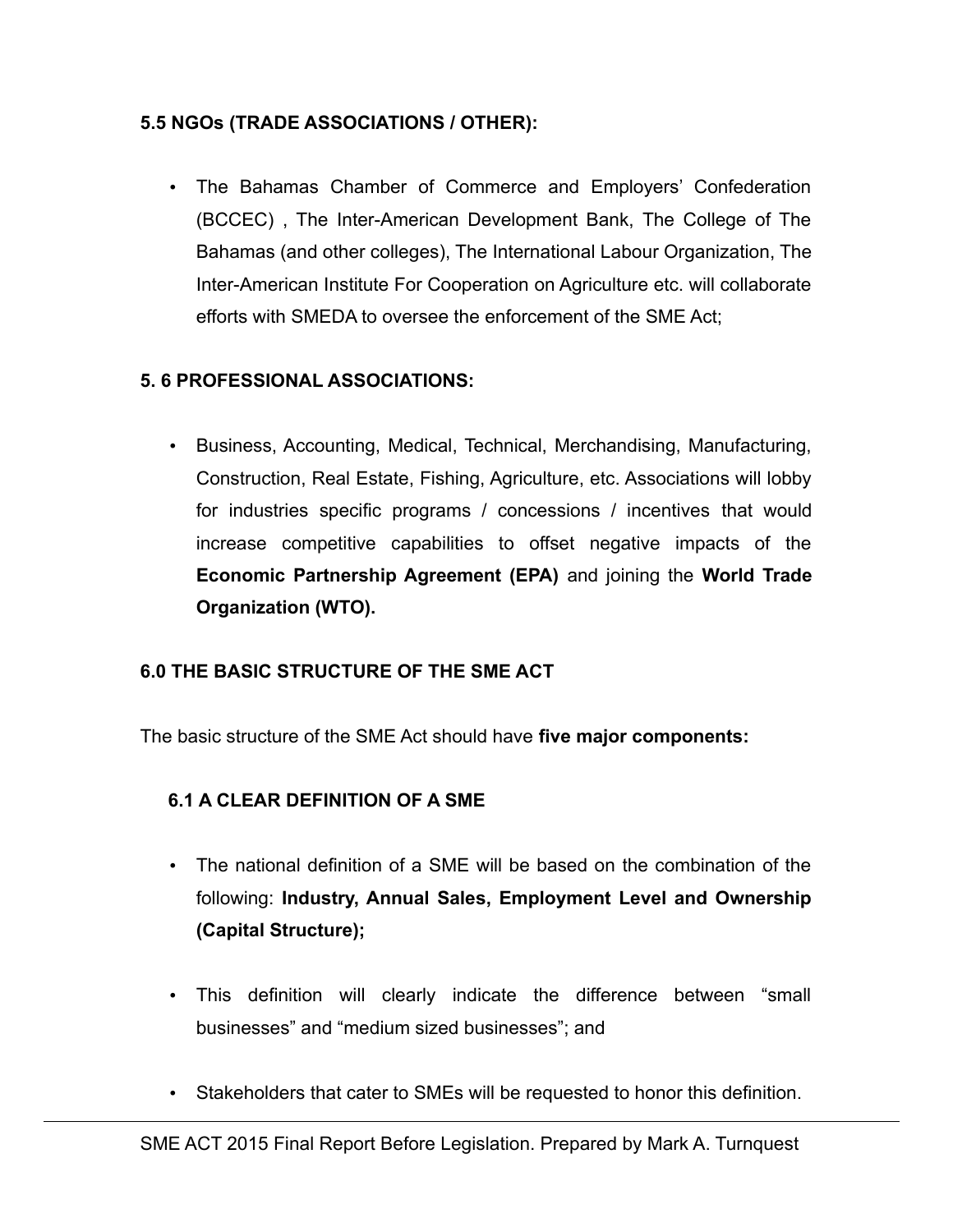## **6.2 INCENTIVES, CONCESSIONS & STIMULUS PROGRAMS**

- The present Incentive / Concession Legislation will be encompassed in the SME Act;
- The SME Act will outline new incentives and concessions that would be received by SMEs for developing innovative products and services that contribute to the country's economic development;
- The SME Act will introduce stimulus programs that will be available to selective SMEs to mitigate the negative impact of future recessions. SMEs must be "socially responsible", maintain a specific employment level and show signs of vitality;
- The SME Act will explicitly indicate which SMEs are eligible for incentives, concessions and stimulus packages.

# **6.3 NATIONAL SME FINANCIAL FUNDING SCHEME**

- Government lending agencies, commercial banks, credit unions and other financial lending institutions will collaborate and pool together resources to develop a **National SME Financial Lending Scheme** (**NFS).** This NFS will make it easy to access capital for various stages of SMEs' life cycle (Introductory, Growth, Restructuring, Recovery etc.);
- The NFS will have clear policies, and loan packages will be categorized into specific programs based on financial requirements (needs); and
- The NFS will be properly overseen by SMEDA